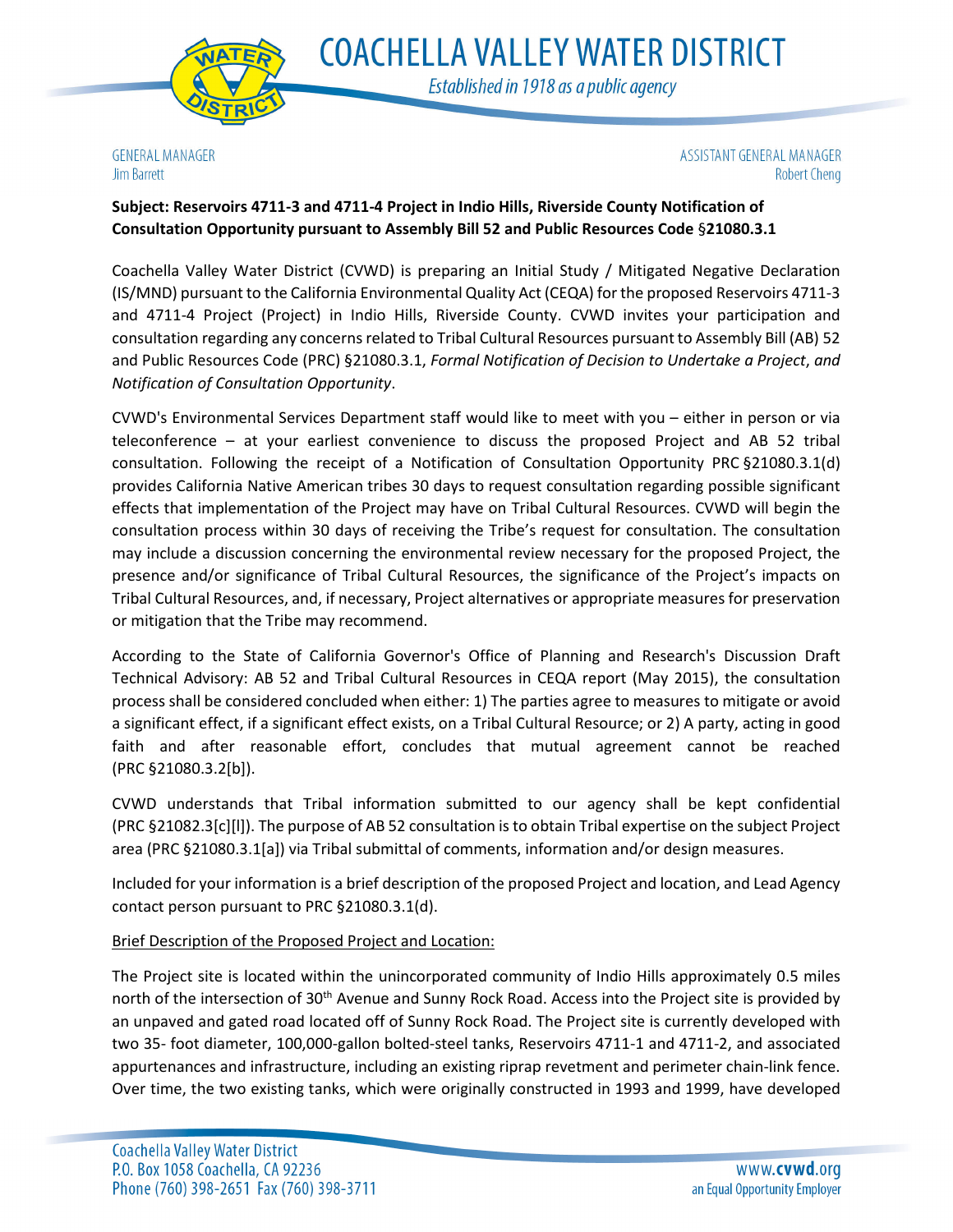moderate-to-severe corrosion along their bolt seams, as described in CVWD's *Reservoir Prioritization Report* (2016). These existing bolted-steel tanks no longer provide reliable water storage due to this general deterioration, corrosion, and minor leaks. CVWD's preliminary economic analysis determined that that replacing the existing tanks with new welded-steel tanks would be more cost effective than rehabilitating the existing tanks.

Under the proposed Project, CVWD would construct two 1,000,000-gallon (1MG) aboveground weldedsteel tanks (Reservoirs 4711-3 and 4711-4) and subsequently demolish the existing 100,000-gallon aboveground bolted-steel tanks (Reservoirs 4711-1 and 4711-2), which were originally constructed in 1993 and 1999. The proposed Project would restore and improve water storage infrastructure and ensure reliable and sustainable domestic water supply and fire flow protection to CVWD's customers within the Sky Valley Domestic Water Production Zone / Indio Hills Pressure Zone, which serves the unincorporated community of Indio Hills.

The construction of the proposed Reservoirs 4711-3 and 4711-4 would include the following components:

- Excavation, grading, soil compaction, and construction of two 76-foot diameter by 5-foot deep foundations;
- Construction of two 1MG welded-steel tanks;
- Construction of all required aboveground and buried appurtenances (e.g., water meters, valves, 18-inch diameter connection to the existing Dillon Road Transmission Pipeline, etc.); and
- Construction of all required infrastructure (e.g., riprap revetment north/upstream of the new reservoirs, perimeter chain-link fence, etc.).

Following the construction and initial operation of proposed Reservoirs 4711-3 and 4711-4, the two existing bolted-steel tanks (Reservoirs 4711-1 and 4711-2) and associated appurtenances and infrastructure would be demolished and removed from the Project site. This demolition would include the removal of existing aboveground meters, valves, and pipelines as well as the existing riprap revetment and perimeter chain-link fence. The buried pipelines associated with the existing tanks may be removed or abandoned in place.

#### Contact:

If you have any questions regarding the project or content of this letter, please contact Elizabeth Meyerhoff, Environmental Specialist, at (760) 398-2661 x2775 or via e-mail at [emeyerhoff@cvwd.org.](mailto:emeyerhoff@cvwd.org)

Sincerely,

William Patterson

Environmental Supervisor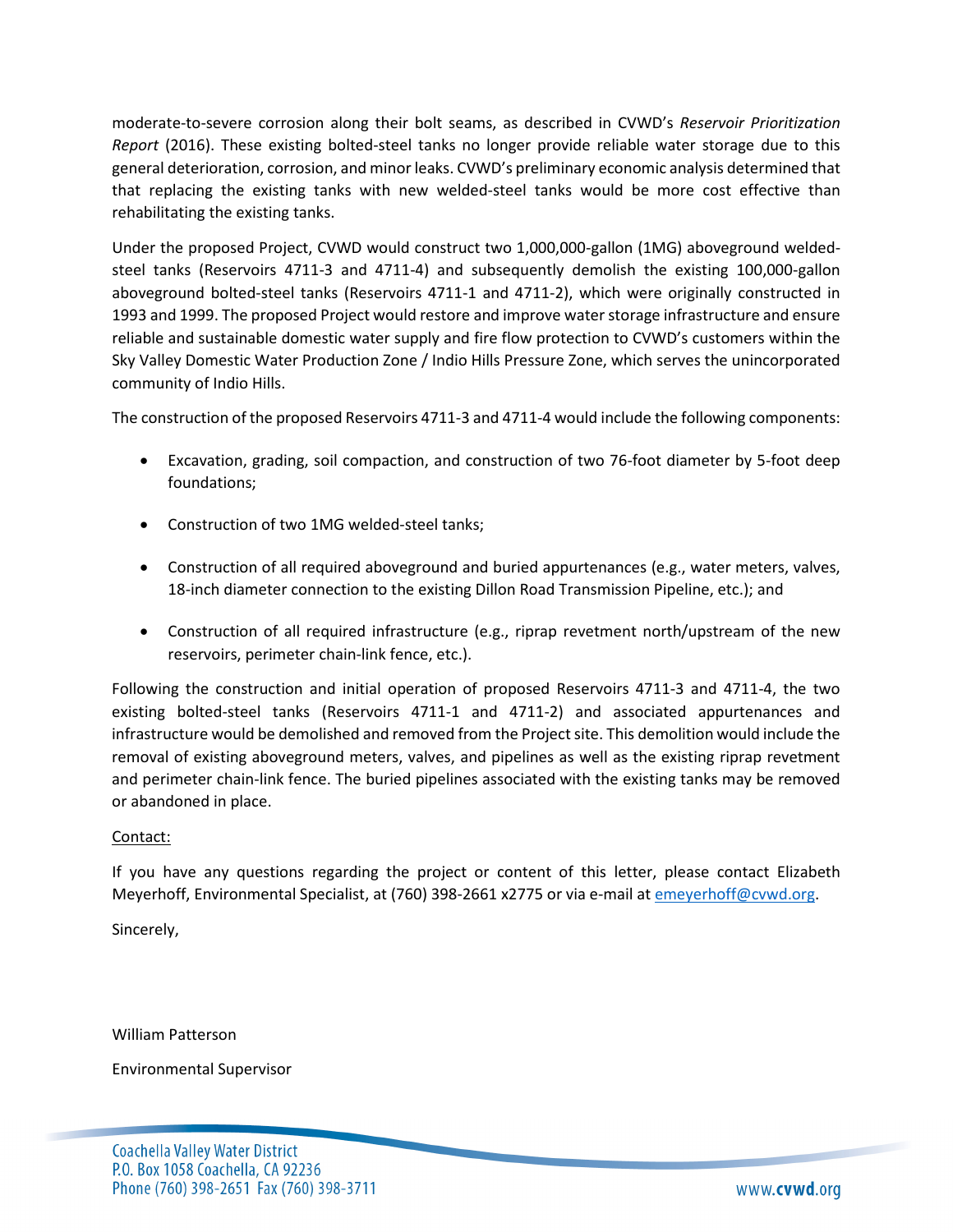Enclosures:

Figure 1. Regional Vicinity

Figure 2. Proposed Reservoir Layout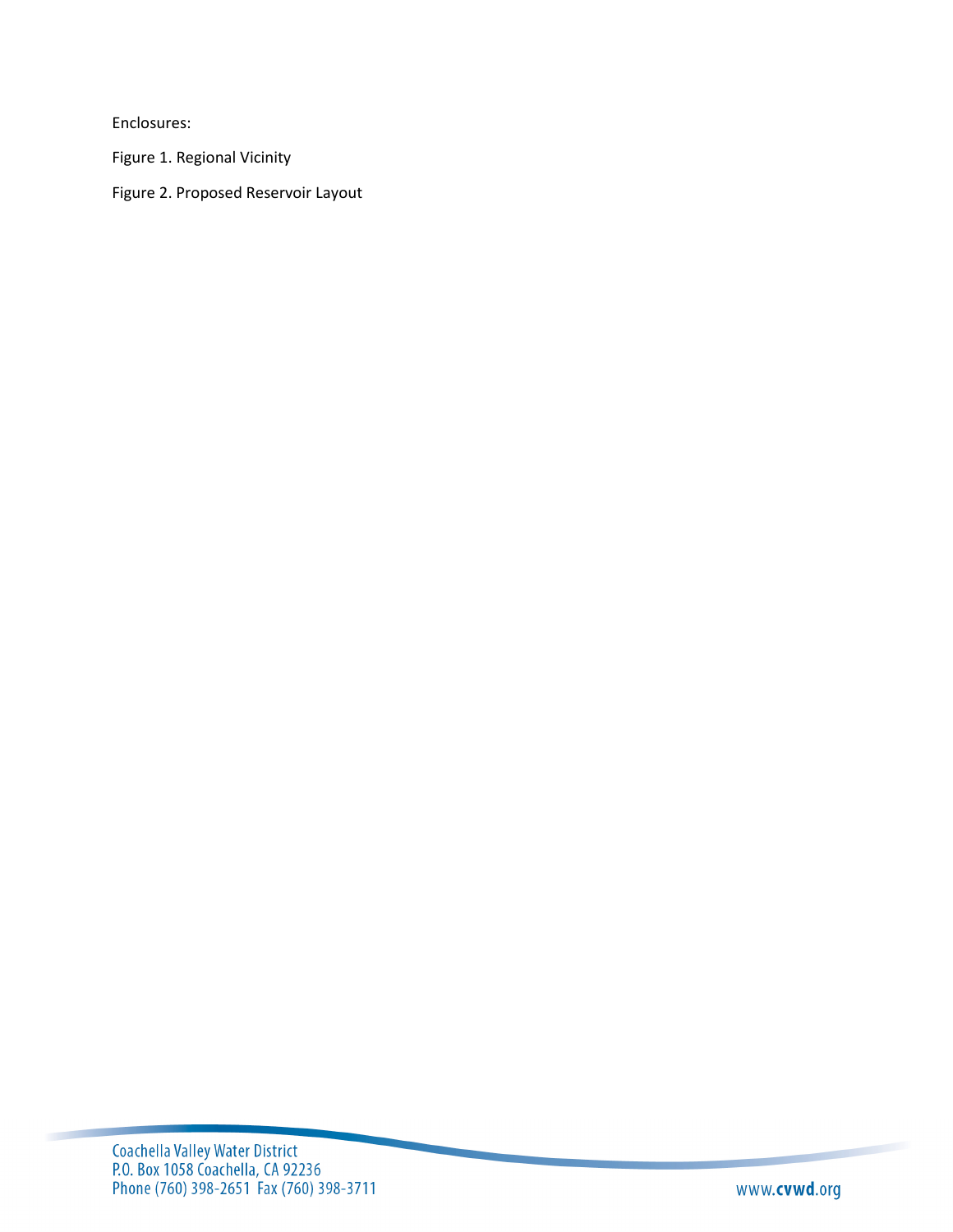TRIBAL HISTORIC PRESERVATION



*03-011-2021-004*

May 21, 2021

[VIA EMAIL TO:emeyerhoff@cvwd.org] Coachella Valley Water District Ms. Elizabeth Meyerhoff 75-515 Hovley Lane East Palm Desert, CA 92211

# **Re: CVWD Reservoirs 4711-3 and 4711-4**

Dear Ms. Elizabeth Meyerhoff,

The Agua Caliente Band of Cahuilla Indians (ACBCI) appreciates your efforts to include the Tribal Historic Preservation Office (THPO) in the Reservoirs 4711-3 and 4711-4 project. The project area is not located within the boundaries of the ACBCI Reservation. However, it is within the Tribe's Traditional Use Area. For this reason, the ACBCI THPO requests the following:

0 \*Formal government to government consultion under California Assembly Bill No. 52 (AB-52).

0 \*A cultural resources inventory of the project area by a qualified archaeologist prior to any development activities in this area.

\*A copy of the records search with associated survey reports and site records from the information center.

0 \*Copies of any cultural resource documentation (report and site records) generated in connection with this project.

Again, the Agua Caliente appreciates your interest in our cultural heritage. If you have questions or require additional information, please call me at (760)699-6956. You may also email me at ACBCI-THPO@aguacaliente.net.

Cordially,

 $7/1$ 

Lacy Padilla Archaeologist Tribal Historic Preservation Office AGUA CALIENTE BAND OF CAHUILLA INDIANS